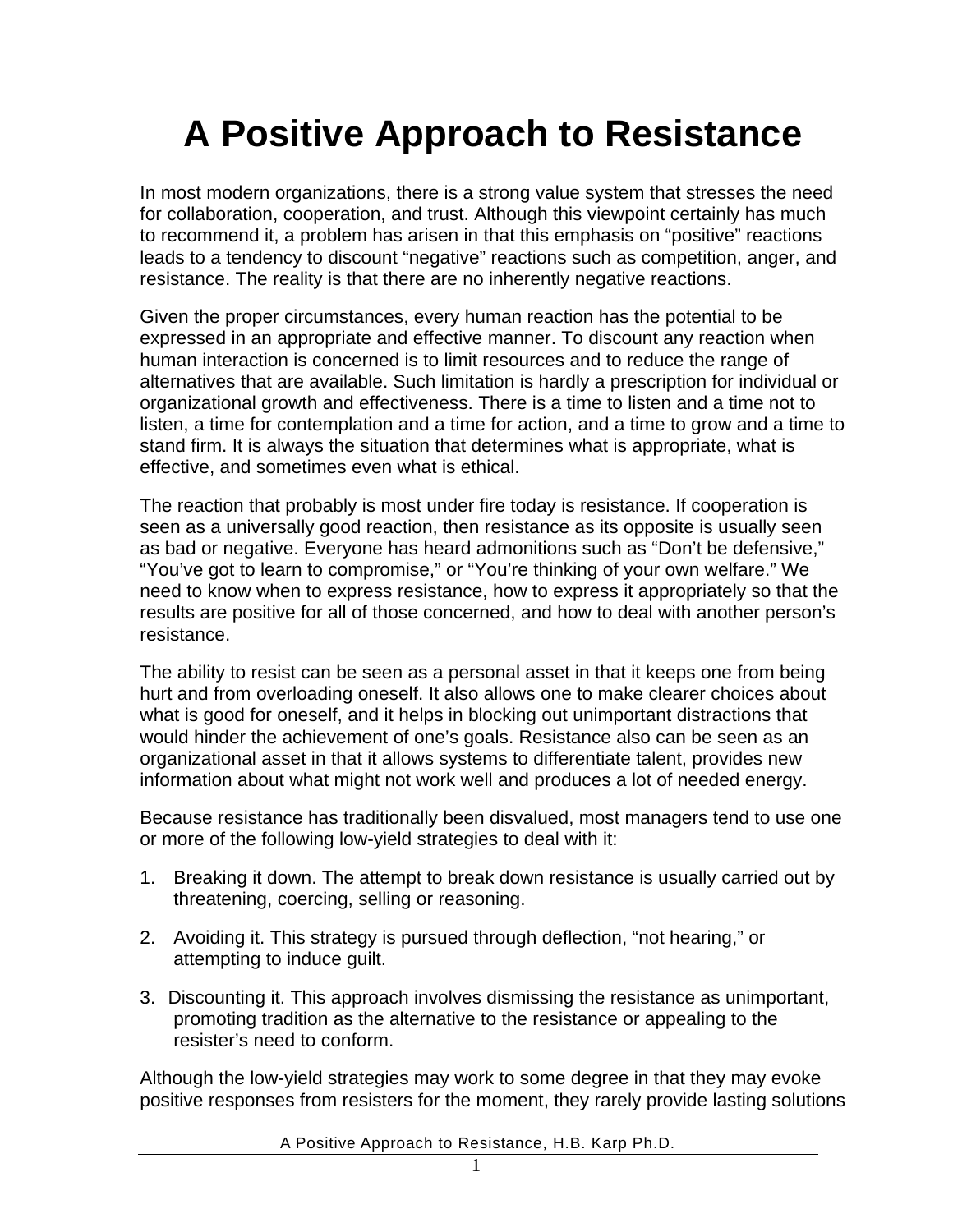and are often quite costly. In some cases, such as with threats and attempts to induce guilt, they may even produce more and deeper resistance at a later time.

Two basic assumptions underlie a positive approach to dealing creatively with resistance:

- 1. *Resistance is.* People will always resist, knowingly or not, those things that they perceive as not in their best self-interest.
- 2. *Resistance needs to be honored.* It must be dealt with in a respectful manner. If resistance is handled from a perspective that incorporates these two assumptions, it becomes an organizational asset and can enhance rather than injure a relationship. Another condition must exist in order for the positive approach to work: the demander—the individual who confronts the resister—must be absolutely clear about what he or she wants from the resister and must be as specific as possible in relating this information to the resister. When the demand is stated in terms of time frames, specific outcomes, potential benefits, concrete behaviors that are needed, and so forth, the probability that the demander will achieve compliance from the resister is great. Even if compliance is not possible, the resistance will become more workable.

The positive approach consists of four separate steps: (1) surfacing, (2) honoring, (3) exploring and (4) rechecking. Each step should be completed before moving to the next step.

After the demander has clearly stated what he or she wants from the other party, the first—and probably most difficult—step is to get the resistance out in the open. Many people intentionally withhold their resistance for a number of reasons: experience with low-yield strategies, mistrust, a poor interpersonal relationship, or a lack of awareness of their own resistance. The surfacing of resistance can be approached easily and effectively by keeping two guidelines in mind:

- 1. Make the expression of resistance as "safe" as possible. The demander should state clearly—and publicly, if possible—that he or she wants to hear the resistance. It is a good idea to include an explanation of why the resistance is important and to be straightforward. Once the resister is aware that he or she is not going to be attacked, punished, or "sold" on what the demander wants, the demander has a much greater chance of exposing the real source of the resistance.
- 2. Ask for it all. Listening to a resister's statement of what he or she does not like about the very thing that the demander wants is rarely a pleasant experience. Nevertheless, it is the best approach to resistance. When the resistance exists, it is much better to hear all of it than to try to work through the situation in partial ignorance.

Honoring involves the following process:

1. **Listen.** When a person states resistance openly, he or she provides the

A Positive Approach to Resistance, H.B. Karp Ph.D.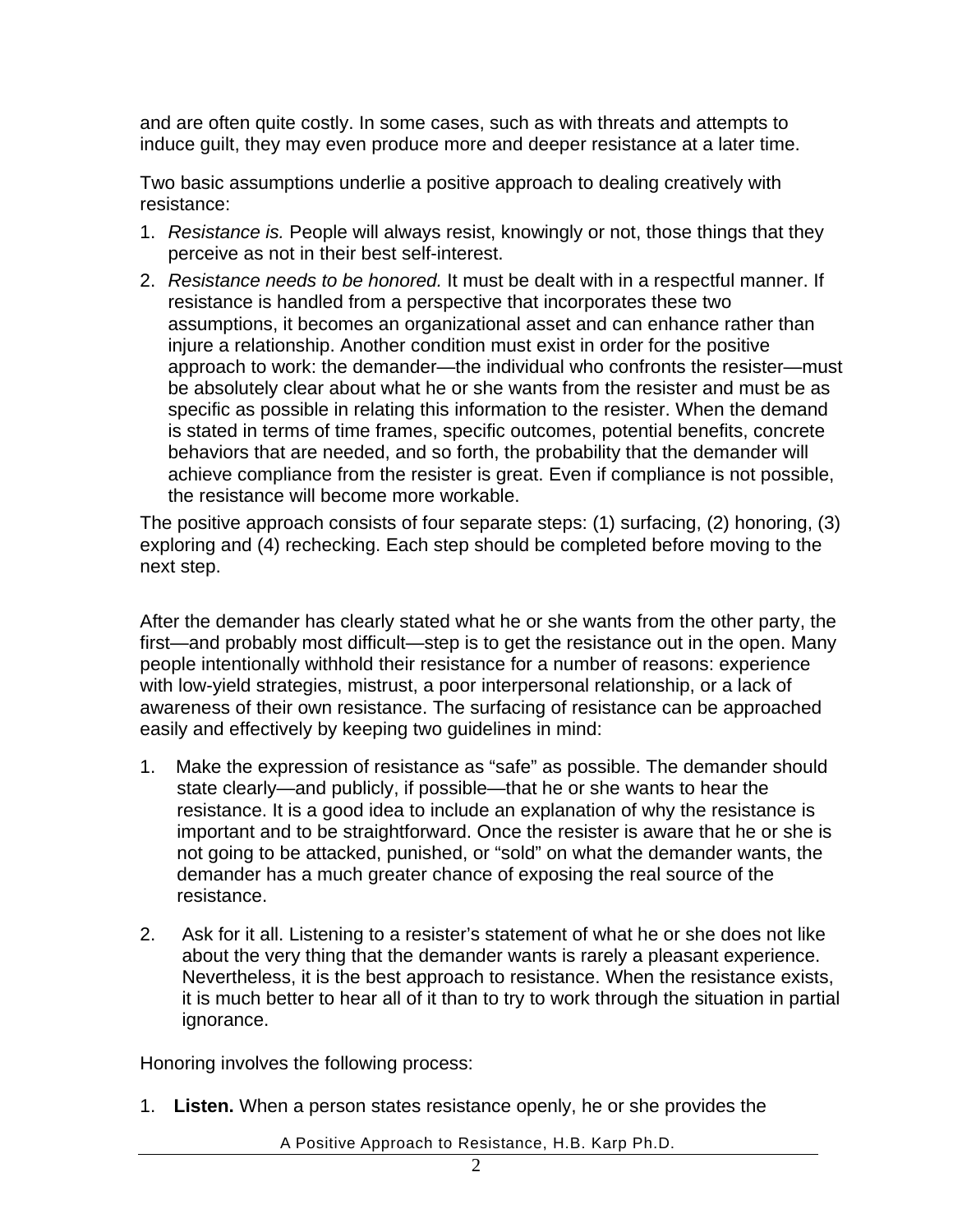demander with a vital source of information about what the demander wants and the potential pitfalls in achieving what is wanted. In addition, the resister is making a personal statement about who he or she is.

 Any attempt to discount the information not only stops the information but also carries a clear message to the resister that his or her opinion does not matter; the resister will interpret this to mean that he or she does not matter. It is of critical importance at this stage that the demander makes no attempt to reinforce his or her original position, to sell, to reason, or in any way to imply that the resister should not feel as he or she does. The correct approach is simply to listen.

- 2. **Acknowledge the resistance**. The act of acknowledgement does not imply that the demander agrees with the point of resistance. It is a simple affirmation of the resister's right to resist. Statements such as "I see how that could be a problem for you" or "You certainly have a right to be concerned" allow the demander to respond to the resister's concern without relinquishing anything. The demander should acknowledge the resistance, but not agree with it.
- 3. **Reinforce the notion that it is permissible to resist.** The demander should keep in mind that openly resisting in a safe environment may be a new experience for the resister. Periodically reinforcing that the resistance is valuable and that the resister is safe and appreciated for stating his or her resistance creates a positive atmosphere. Statements such as "It's really all right that you don't like all of this" or "I can see why you are angry" maintain the demander's control of the situation while making the environment continually safe for the resister.

Exploring involves the following tasks:

- 1. **Distinguish authentic resistance from pseudo resistance.** Authentic resistance is directed toward the specific demand that has been made; pseudo resistance is real but has nothing to do with the demand. Pseudo resistance usually originates in feelings such as resentment of authority, old grudges, the need for attention, and lack of clarity about one's desires. The demander's task is to uncover the authentic resistance. If the demander is having difficulty determining which kind of resistance is manifesting itself, he or she can simply ask the resister, "What is your objection?" The resister either will or will not be able to state clearly what the specific objection is. It is best to address the cause of the pseudo resistance later rather than at the moment unless it is blocking progress.
- 2. **Probe the resistance.** Once the resistance has been surfaced, honored and judged authentic and the resister has realized that he or she is safe, the demander can help the resister to assume a proactive stance by simply asking, "What would you prefer?" In responding to this question, the resister works with the demander toward the objective rather than against it. The resister will suggest alternative approaches to meeting the demand in ways that provide the demander with what is wanted and permit the resister to obtain something for him or herself at the same time. At this point it is a good idea to encourage

A Positive Approach to Resistance, H.B. Karp Ph.D.